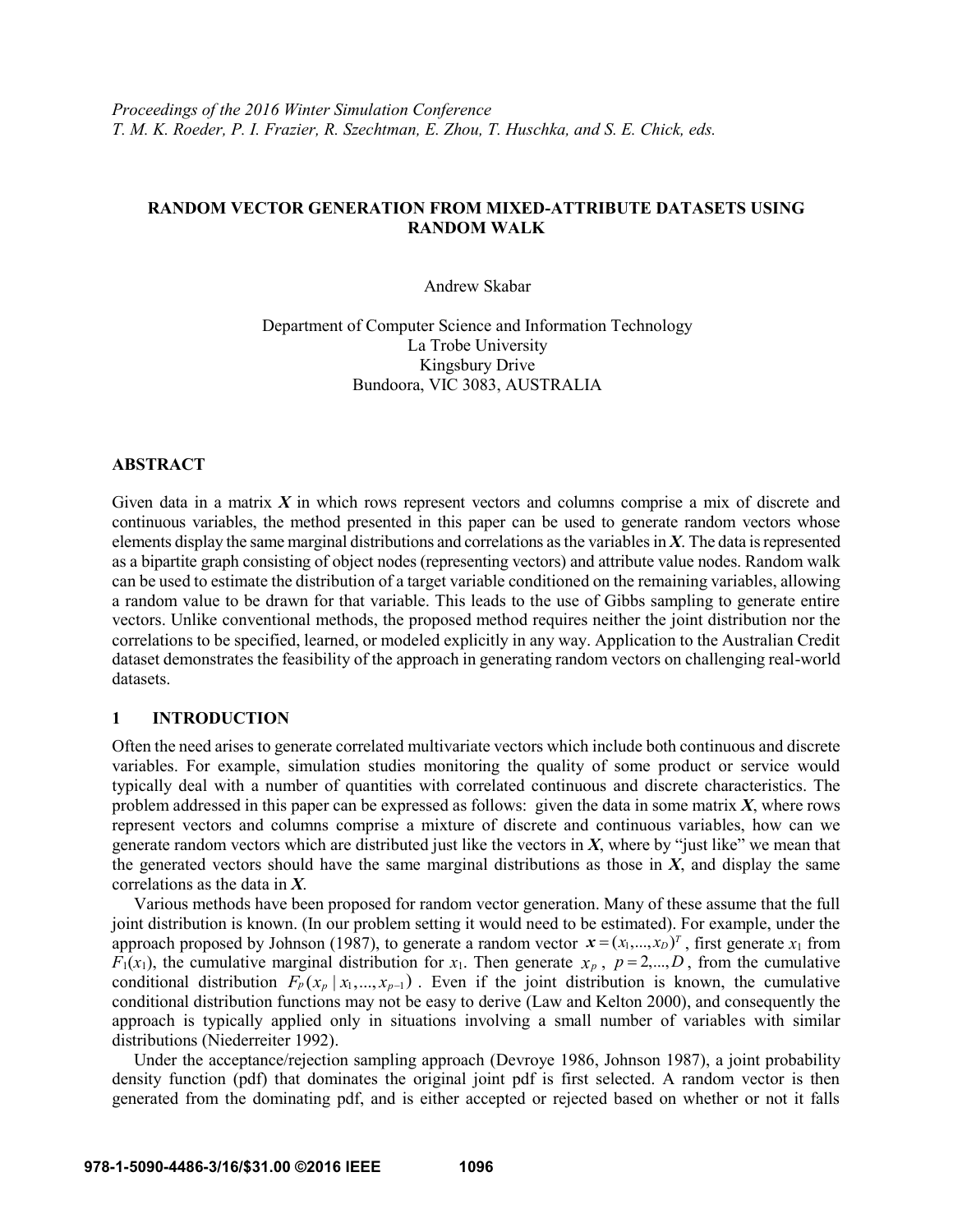between the two functions. As well as also requiring the joint distribution to be known, the method is sensitive to dimensionality, and typically becomes inefficient as the number of variables increases (Gilks and Wild 1992, Gentle 2002).

The NORmal-To-Anything (NORTA) method, detailed by Cario and Nelson (1997) but based on earlier work by Mardia (1970) and Li and Hammond (1975), requires only partially specified properties (a set of marginal distributions and a correlation matrix), but not the full distribution. A *D*-dimensional standard normal random vector  $z = (z_1, z_1, ..., z_D)^T$  with  $z_i \sim N(0,1)$  and correlations  $\rho_{ij}(z) = Cor(z_i, z_j)$  is first generated. This vector is then transformed into a uniform random vector  $\Phi(z_i) \sim U(0,1)$ , where  $\Phi$  is the standard normal cumulative distribution function. Finally, an inverse transformation is used to transform this uniform vector into a vector with the target marginal distributions; i.e.,  $x_i = F_i^{-1}(\Phi(z_i))$ . While the approach is completely general, the difficulty is in finding the correlation matrix of the normal random vector such that it guarantees that the final random vectors will have the desired correlation matrix (Ghosh and Henderson 2003).

Closely related to the NORTA method is the generation of random vectors with *copulas*, where a copula is a multivariate probability distribution for which the marginal probability distribution of each variable is uniform. The usual approach is to first specify the marginal distributions, and then select an appropriate copula that is able to determine the dependence structure between the marginals (Hörmann, Leydold, and Derflinger 2004; Joe 1997; Nelsen 2007), however the copula is sometimes fitted directly to the data (Strelen and Nassaj 2007, Channouf and L'Ecuyer 2009). Vectors can then be generated from the copula, and transformed back to the original space using the inverse transformation, as per the NORTA method. Channouf and L'Ecuyer (2009) note that capturing the dependence can often be more important than capturing the correct marginals, but Blum, Dias and Embrechts (2002) note that fitting a family of copulas to a sample is often as difficult as estimating the joint distribution in the first place. Where the technique has been applied to mixed-attribute datasets, the dimensionality has usually been very small; for example, Channouf and L'Ecuyer (2009) use mixed datasets with only one continuous and one discrete variable, and de Leon and Wu (2011) use a dataset with two continuous variables and one discrete variable.

Another line of research appears within the literature on probabilistic graphical models (Jordan 2004, Koller and Friedman 2009), in which a graph is used to denote the conditional dependence structure between random variables, with nodes in the graph representing random variables, and the pattern of edges representing the dependencies. If the edge structure is known, sampling from directed acyclic graphs consisting only of discrete variables is relatively straightforward, and can be performed using ancestral sampling (Bishop 2006). In the case of mixed graphical models, assumptions are normally made regarding the conditional distributions of continuous variables; for example, Brewer, Aitken and Talbot (1996) use a Gibbs sampling procedure on mixed graphical models in which continuous variables have conditional Normal distributions (later extended to Gamma distributions (Brewer 2000)) where the mean and variance depend on the discrete and continuous parents. If the edge structure of the graph is not known, then it has to be learned. While most work in structure learning has focused on the learning of either discrete or Gaussian graphical models, Lee and Hastie (2013) have recently described a generalization of this to mixed models in which the conditional distributions for continuous and discrete variables are given respectively by Gaussian linear regression and multiclass logistic regressions.

The contribution of this paper is a novel graph-based method for the generation of random mixedattribute vectors. The data in matrix  $X$  is represented as a bipartite graph consisting of object nodes (corresponding to rows of *X*) and attribute value nodes (corresponding to values that attributes may take). Random walk on the graph can be used to estimate the distribution of any discrete or continuous target variable conditioned on the values of the remaining variables, thus allowing a random value to be sampled for the target variable. This leads to the use of a Gibbs sampling procedure to sample entire vectors.

We emphasize that while the method is graph-based, it is fundamentally different from probabilistic graphical models. In the proposed method the actual *data* is represented in the graph, whereas in the case of probabilistic graphical models the graph represents the conditional dependence structure between variables (nodes). Unlike both the analytic method proposed by Johnson (1987) and the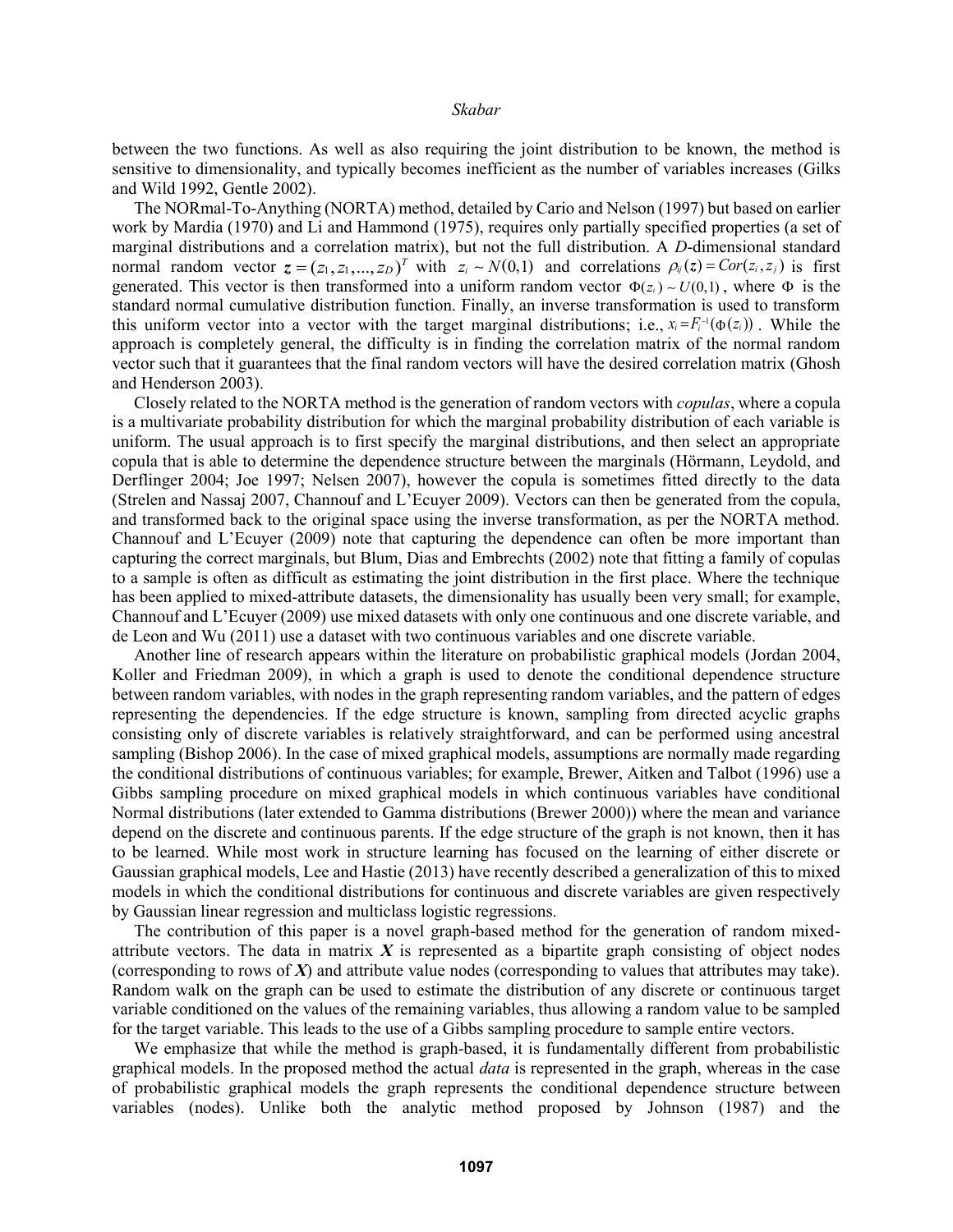acceptance/rejection sampling approach, the proposed method does not require the full joint distribution to be specified or modelled explicitly in any way, and unlike the NORTA, copula and graphical modeling approaches, the method does not require the correlations or dependencies to be specified, learned, or modeled explicitly in any way. Rather, any modelling of the distribution is entirely implicit in, and inseparable from, the combination of the graph-based representation and the random walk that forms the basis of the Gibbs sampling procedure. This allows the method to reliably generate random vectors from challenging real-world mixed-attribute datasets such as the Australian Credit dataset, which contains 690 examples described over 10 discrete variables containing between 2 and 14 values, and 6 highly skewed continuous variables.

The paper is structured as follows. Section 2 describes the method in the limited setting of only discrete variables. Section 3 then extends this to include continuous variables. Section 4 presents results of applying the method to generating random vectors for the Australian Credit dataset. Section 5 concludes the paper.

# **2 GENERATING RANDOM VECTORS FROM DISCRETE DATA**

### **2.1 Graph Representation**

Assume a matrix *X* with *N* rows, representing vectors, and *D* columns, representing variables. Each *D*dimensional row vector is denoted by  $\mathbf{x}_n = (\mathbf{x}_{n1},...,\mathbf{x}_{nD})$ , and each entry is denoted by  $\mathbf{x}_{nd}$ . Since we are assuming that the attributes are discrete,  $x_{nd}$  takes values from a finite set  $x_{nd} \in \{a_d^j\}_{j=1}^{N_d}$ , where  $a_d^j$  is the *j*<sup>th</sup> possible value for attribute *d*, and *N<sup>d</sup>* is the total number of possible values for attribute *d*.

The graphs used to represent datasets contain two types of nodes: *object nodes*, which represent the objects corresponding to the rows of *X*, and *attribute value nodes*, which represent an attribute value possessed by the objects. The graphs are bipartite, meaning that edges exist only between object nodes and attribute-value nodes, but not between nodes of the same type. More formally,  $G = (O, A, E)$  where attribute-value nodes, but not between nodes of the same type. More formally,  $G = (O, A, E)$  where  $O = \{o_1, ..., o_N\}$  is the set of object nodes,  $A = \{a_i^j\}_{j=1}^{N_1} \cup \{a_2^j\}_{j=1}^{N_2} \cup ... \cup \{a_D^j\}_{j=1}^{N_D}$  is the set of attr nodes, and *E* is the set of edges. The edge between object node  $o_i$  and attribute value node  $a_j^k$  has a weighting of 1 if  $x_{ij} = a_j^k$  (i.e., if object *i* possesses the  $k^{\text{th}}$  value for attribute *j*), and 0 otherwise.

To illustrate, consider a Play Tennis dataset with attributes *Temperature* ('hot', 'mild', 'cool'), *Humidity* ('high', 'normal', 'low'), *Outlook* ('sunny', 'overcast', 'rainy'), and *Play* ('yes', 'no'). The graph in Figure 1 contains data for two objects: Monday (Temp = 'hot', Humidity = 'low', Outlook = 'sunny', Play = 'yes') and Tuesday (Temp = 'mild', Humidity = 'high', Outlook = 'rainy', Play = 'no').



Figure 1: Bipartite graph showing object nodes and attribute value nodes. An edge of weight 1 connects an object node with nodes corresponding to attribute values possessed by the object.

So that random walk can be performed, it is convenient to represent the graph as a matrix. In order to do this we first construct the object-attribute table as shown in Table 1. We denote the matrix of values in the table as *B*. Matrix *B* has *N* rows and  $|A|$  columns, where  $|A|$  is the cardinality of the set *A*.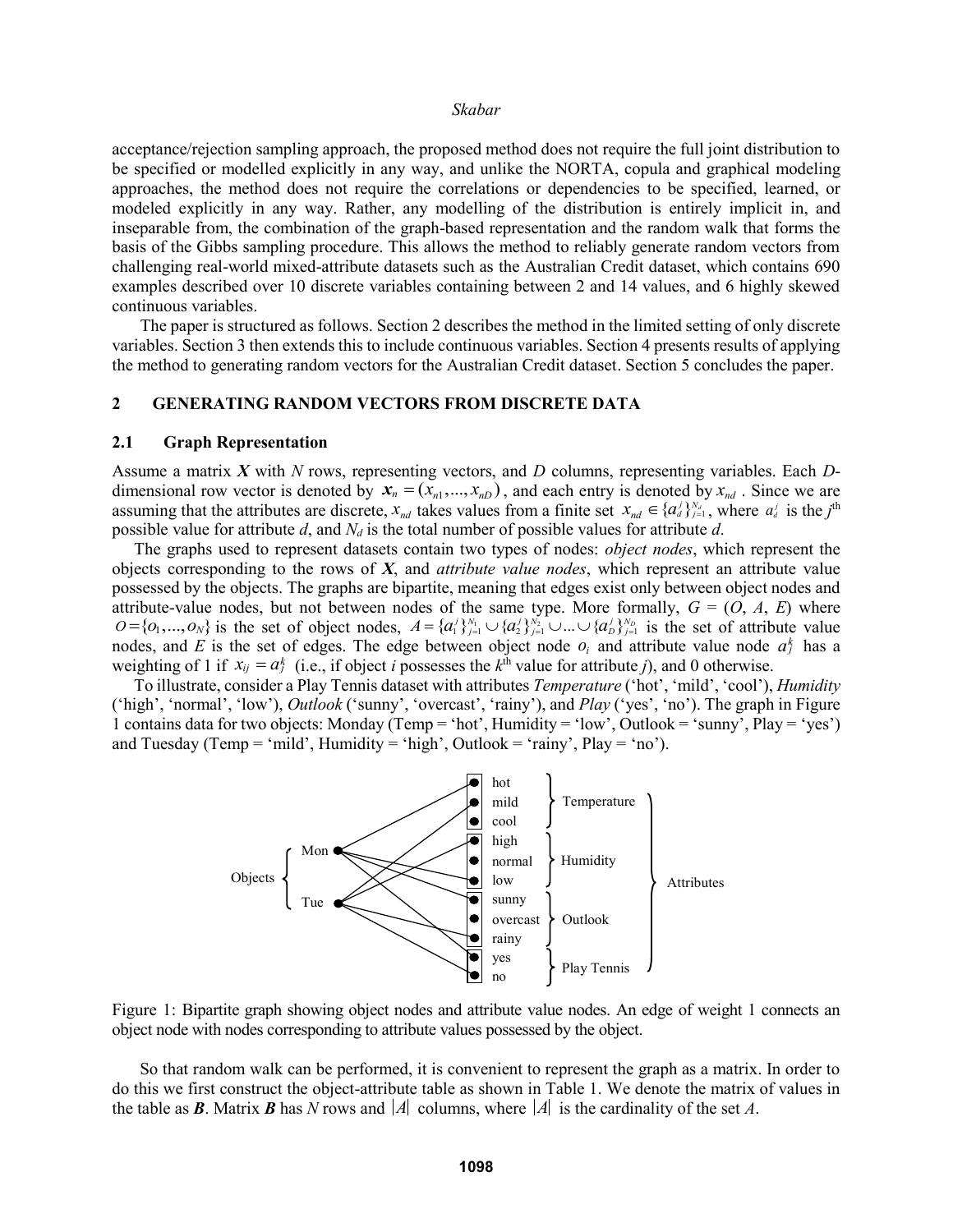|     | Temp |    |           | Humidity     |              |     | Outlook              |                         |        | Play |  |
|-----|------|----|-----------|--------------|--------------|-----|----------------------|-------------------------|--------|------|--|
|     | h    | m' | $\cdot_c$ | $\mathbf{h}$ | $\mathsf{m}$ | 612 | $\mathfrak{c}_{n}$ , | $\mathfrak{c}_{\alpha}$ | $\sim$ |      |  |
| Mon |      |    |           |              |              |     |                      |                         |        |      |  |
| Tue |      |    |           |              |              |     |                      |                         |        |      |  |

Table 1: Object-attribute table for graph in Figure 1.

From *B* we then construct the adjacency matrix *W*:

$$
W = \begin{bmatrix} 0 & B \\ B^T & 0 \end{bmatrix}.
$$

.

Matrix *W* is a square matrix with  $N + |A|$  rows and columns. The first *N* rows and columns represent objects, and the remaining  $|A|$  rows and columns represent attribute values. The blocks of zeros in the upper left and lower right reflect the bipartite nature of the graph.

### **2.2 Random Walks and Graph Centrality**

The concept of random walk is important, because the amount of time a random walker spends visiting some node on a graph provides a measure of the relative importance of that node. The probability of moving from node *i* to node *j* is calculated by dividing the edge weight  $w_{ij}$  by the sum of the weights of all of *i*'s outgoing edges:

$$
p_{ij} = \frac{w_{ij}}{\sum_{k \in N(i)} w_{ik}}
$$

where  $N(i)$  denotes the nodes that are the immediate neighbors of *i*. The larger the value of an outgoing weight, the larger is the probability of traversing that edge as opposed to the other outgoing edges.

The relative importance, or *centrality*, of nodes can be determined by finding the stationary distribution of the graph. For a graph with adjacency matrix  $W = \{w_{ij}\}\$ , the stationary distribution can be found by solving the eigenvector equation

$$
c = eWc + (1 - e)1/N
$$
 (1)

in which case the dominant eigenvector *c* will represent the stationary distribution (Newman 2010). We will refer to vector *c* as the *centrality vector*, and its components as *centrality scores*. Note that the particular form of Eigenvector Centrality expressed in (1) is known as *Katz Centrality* (Katz 1953), and differs from PageRank (Brin and Page 1998) centrality in that it does not factor in an influence penalty for nodes with a large number of ingoing/outgoing connections; i.e., the matrix  $W$  is not row normalized. The second term on the right hand side of (1) can be thought of as the probability that at each step the walker is teleported with probability  $(1-e)$  to a random node rather than following an edge (typically  $e \approx 0.85$ ). This solves the problem of the walker getting stuck in disconnected parts of the graph, and means that the walker has a finite chance of reaching any node from any other node.

An important variation of this idea is to allow specification of where the walker should be teleported to. To specify that the walker be teleported to some particular node we can simply modify the equation to

$$
c = eWc + (1-e)\theta/|\theta|
$$

where  $\theta$  is a vector in which  $\theta_i = 1$  for the node to which the walker is to be teleported, and 0 for all other nodes. An alternative way of conceptualizing this is to think of the vector  $\theta$  as specifying the source of the walk. When used in conjunction with PageRank this is sometimes referred to as *Personalized PageRank* (Jeh and Widom 2003). Note, however, that this idea is quite general. The vector  $\theta$  can be set to any weighted combination of nodes, and is crucial to the Gibbs sampling procedure to be introduced shortly. Henceforth we will refer to the vector  $\theta$  as the *personalization vector*, and the ensuing walk as *personalized random walk*.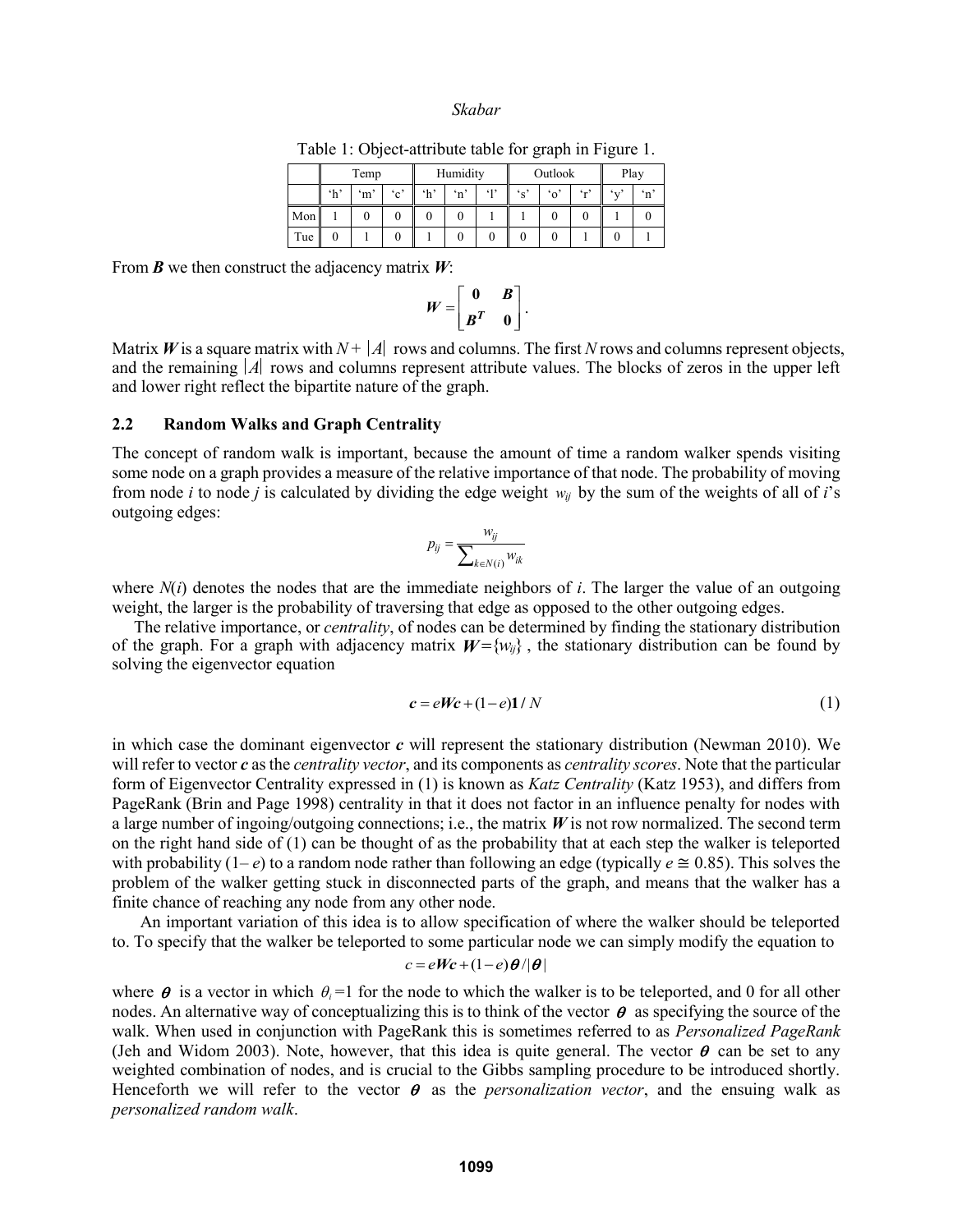In order to find the dominant eigenvector *c*, an eigenvector equation needs to be solved. A general and robust approach is *power iteration*, which begins with a random vector  $c_k$ , and iterates the step  $c_{k+1} = eWc_k + (1 - e)\theta/|\theta|$  until convergence, when *c* will be the dominant eigenvector (Newman 2010).

## **2.3 On the Utility of Random Walk**

Personalized random walk allows us to answer a number of questions. For example we may be interested in knowing which objects are most similar to some given object, in which case we could set the personalization vector to the node corresponding to the object of interest, perform random walk, and then rank objects according to their centrality scores. Or we may have an object for which one of the attribute values is missing, and wish to impute a value for that attribute. In this case we could again set the personalization vector to the object of interest, perform random walk, and then impute the value with highest conditional probability. (How the conditional probabilities can be calculated from the centrality values is explained in Section 2.4). Or further still, instead of imputing the most likely value for some missing attribute, we may have reason to sample a random value for that attribute, again based on the centrality scores corresponding to that attribute.

While the examples in the preceding paragraph involved investigating the properties of *given* objects (i.e., objects whose properties were specified in the supplied data), we can also investigate properties of hypothetical objects in the attribute space. For example, suppose that we are presented with a new object, and wish to determine its class. (This is really just a special case of missing value imputation, since class is just an attribute). Importantly, we do not need to introduce a new node to represent this novel object; we can simply set the personalization vector to represent the known attribute values of this object, and then perform missing value imputation as described above. These ideas form the basis of our random-walk based Gibbs sampling procedure.

### **2.4 Gibbs Sampling Procedure**

Gibbs sampling (Geman and Geman 1984) is a Markov Chain Monte Carlo (MCMC) technique that is applicable in a wide range of sampling problems. Suppose that  $p(x) = p(x_1, ..., x_p)$  is a distribution from which we wish to sample. At each step of the Gibbs sampling procedure, the value of one of the variables, say  $x_i$ , is replaced by a new value, drawn from the distribution of  $x_i$  conditioned on the values of the remaining variables; that is,  $x_i$  is replaced by a value drawn from  $p(x_i | x_{\nu})$ , where  $x_{\nu}$  denotes  $x_1, ..., x_D$ , but with  $x_i$  omitted. This procedure is then repeated by cycling through the remaining variables. The Gibbs sampling procedure is described in Algorithm 1.

# **ALGORITHM 1.** Gibbs Sampling Procedure

**Initialize**  $\{x_i : i = 1, ..., D\}$ for  $\tau = 1,...,T$ Sample  $x_1^{(r+1)} \sim p(x_1 | x_2^{(r)}, x_3^{(r)}, ..., x_D^{(r)})$ . Sample  $x_1^{(r+1)} \sim p(x_1 | x_2, x_3, ..., x_D)$ .<br>Sample  $x_2^{(r+1)} \sim p(x_2 | x_1^{(r+1)}, x_3^{(r)}, ..., x_D^{(r)})$ . Sample  $x_{j_{r-1}}^{(r+1)} \sim p(x_j | x_1^{(r+1)}, ..., x_{j-1}^{(r+1)}, x_{j+1}^{(r)}, ..., x_D^{(r)})$ . Sample  $x_j^2 \sim p(x_j | x_1^2, ..., x_{j-1}^2, x_{j+1}^2, ...$ <br>Sample  $x_D^{(n+1)} \sim p(x_D | x_1^{(n+1)}, x_2^{(n+1)}, ..., x_{D-1}^{(n+1)}).$ **end for**

In order to draw a value from the conditional distribution  $p(x_i | x_{\backslash i})$ , we construct an appropriate personalization vector, perform random walk using this personalization vector, and finally select a value for  $x_i$  on the basis of the resulting centrality values.

The personalization vector  $P$  is the concatenation of an *object personalization vector*  $P_{obj}$  and an *attribute personalization vector*  $P_{at}$ . We write this concatenation as  $P = P_{obj}^T P_{at}$ . The vector  $P_{obj}$  is the zero vector of length N (i.e.,  $P_{obj} = 0_{N \times 1}$ ), and vector  $P_{att}$  is defined as  $P = P_{att_1}^T P_{att_2}^T ... P_{att_p}^T$ , where  $P_{att_1} = (p_d^1, ..., p_d^N_d)^T$  and  $p_d^j = 1$  if  $x_d = a_d^j$   $(d \neq i)$ , and 0 otherwise. Put simply, the personali has a value of 1 corresponding to each attribute value possessed by *x* (with the exception of the variable for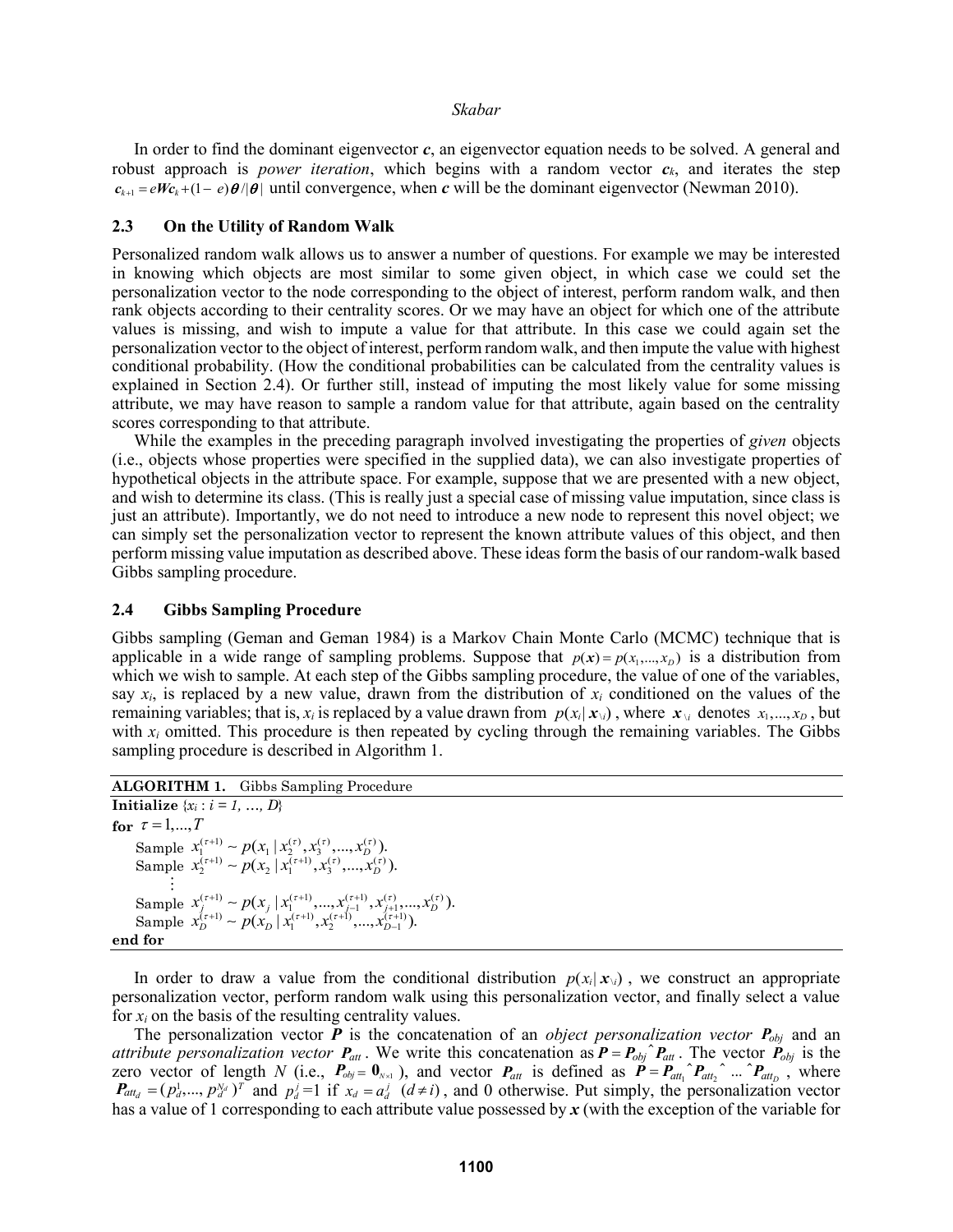which we intend to draw a sample), and zeros elsewhere. Random walk is then performed by solving the eigenvector equation  $\mathbf{c} = eW\mathbf{c} + (1 - e)\mathbf{P}/|\mathbf{P}|$ .

In order to sample a value for target variable  $x_i$  we require an estimate of the conditional distribution  $p(x_i | x_i)$ . Let the centrality values for attribute *i*, normalized to sum to 1, be represented by the vector  $(c_i^1, ..., c_i^{N_i})^T$ , where  $c_i^j$  is the centrality value of the node corresponding to the *j*<sup>th</sup> value of attribute *i*, and  $N_i$ is the number of attribute values for attribute *i*. Also, let the empirical marginal distribution for attribute *i* (i.e., the distribution of attribute *i* in the supplied examples) be represented by the vector  $(m_i^1, ..., m_i^{N_i})^T$ , where  $m_i^j$  is the marginal probability of attribute *i* taking the  $j^{\text{th}}$  value. The values  $m_i^1, ..., m_i^N$  will sum to 1, and can be calculated directly from the supplied data.

The values in vector  $(c_i^1, ..., c_i^N)^T$  can be interpreted as conditional probabilities for variable  $x_i$  on the basis that they sum to unity, and reflect the amount of time the walker spends at the node corresponding to each attribute value. However, the values in the vector will depend on a number of factors, including, for example, the value of *e* used in the eigenvector centrality computation. So they should not be interpreted as the single correct probabilities. We estimate the conditional probability that variable  $x_i$  takes the  $j<sup>th</sup>$  value of attribute *i* as follows:

$$
P(x_i = a_i^j \mid \mathbf{x}_{\backslash i}) = K \cdot m_i^j \left( c_i^j / m_i^j \right)^{\alpha}
$$
 (2)

where  $K$  is a constant selected to ensure that these values sum to 1 across all attribute values; i.e.,

$$
K\cdot\sum_{k=1}^{N_i}\Bigl(m_i^k\left(c_i^k/m_i^k\right)^{\alpha}\Bigr)=1.
$$

The intuition behind (2) is that the greater the divergence of the  $c_i$  values from the  $m_i$  values, the greater is the dependency of attribute *i* on the values of the other attributes. The ratio  $c_i^j / m_i^j$  provides a measure of this divergence, and the parameter  $\alpha$  determines the extent to which the centrality values influence the estimate of the conditional probabilities. An *α* value of 0 will result in the conditional probabilities being set equal to the empirical marginals; increasing the value of  $\alpha$  will place greater emphasis on the intervariable dependencies. This is best illustrated with an example.

Suppose that an attribute can take one of three possible values, and that the empirical marginals and normalized centralities are as follows:

| Empirical Marg. Probs $(m)$ : | [0.500, 0.300, 0.200] |  |
|-------------------------------|-----------------------|--|
| Norm. Centralities $(c)$ :    | [0.470, 0.340, 0.190] |  |

Note that for Attribute 2 the normalized centrality score is higher than the empirical marginal probability, whereas for Attributes 1 and 3 the centrality scores are less than the empirical marginal probabilities. The conditional distributions calculated using (2) for various values of parameter  $\alpha$  are:

| Cond. Prob. $(\alpha = 0)$ :  | [0.500, 0.300, 0.200] |
|-------------------------------|-----------------------|
| Cond. Prob. $(\alpha = 2)$ :  | [0.439, 0.382, 0.179] |
| Cond. Prob. $(\alpha = 5)$ :  | [0.339, 0.518, 0.143] |
| Cond. Prob. $(\alpha = 10)$ : | [0.187, 0.729, 0.083] |
| Cond. Prob. $(\alpha = 15)$ : | [0.088, 0.871, 0.041] |

When  $\alpha = 0$ , the conditional probabilities are equal to the empirical marginal probabilities. As  $\alpha$  increases the difference between the conditional probabilities and the empirical marginal probabilities is accentuated, with conditional probabilities for Attribute 2 increasing, and those for Attributes 1 and 3 decreasing.

# **3 EXTENSION TO CONTINUOUS VARIABLES**

At first sight it might appear that a continuous attribute could be represented using a single node, with the object's value for that attribute being represented by the weight of the connection between the object node and attribute node; however, this leads to difficulties. To illustrate, consider a random walk on such a graph.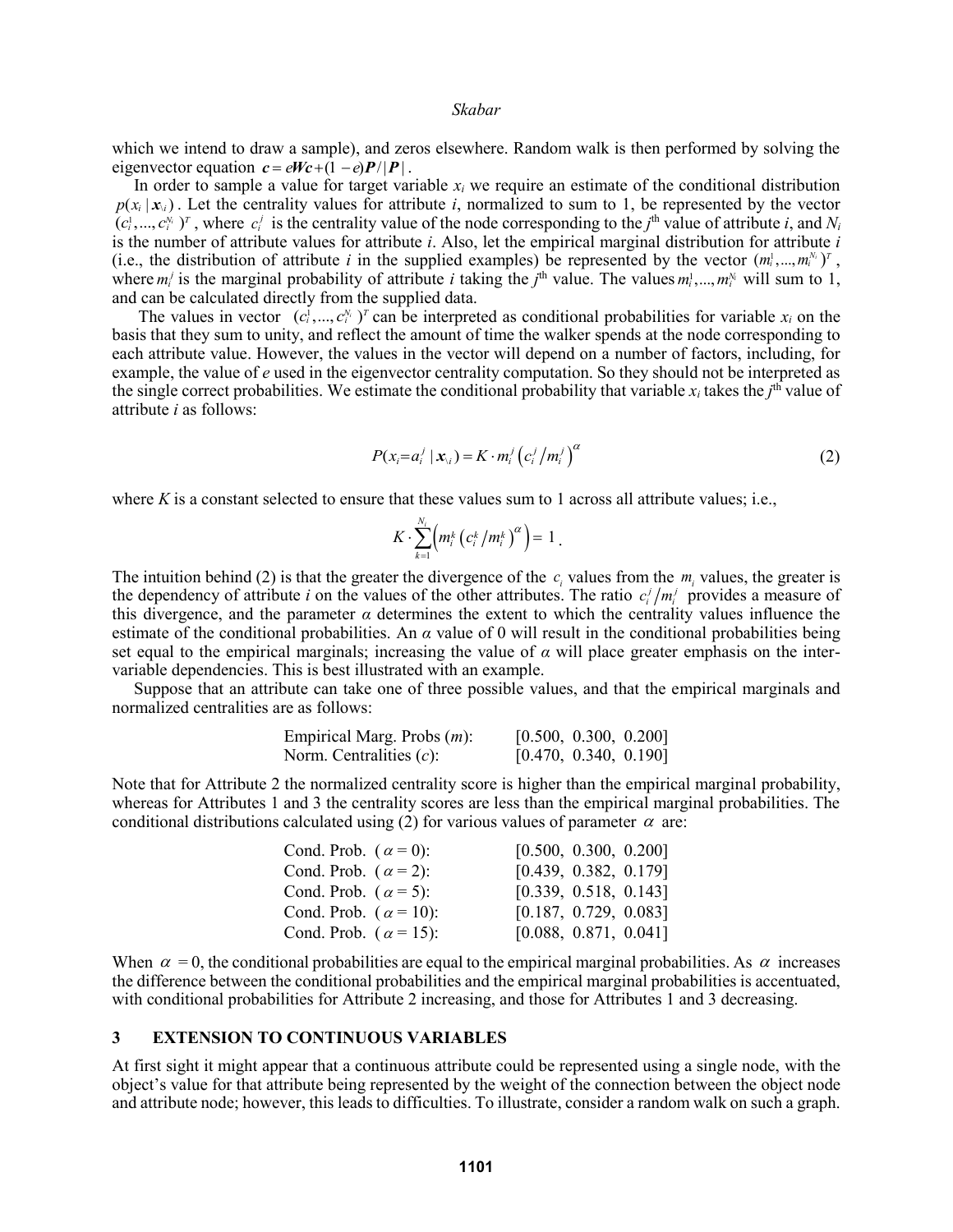The probability of moving from one node to another depends on the weight of the edge connecting those two nodes. Since object nodes are not directly connected with one another, walk from one object node to another can only proceed via an attribute value node. If two objects have a high value for some continuous attribute, then the probability that walk proceeds through that connection will be higher than what would be the case if the objects both had low values for that same attribute. A general treatment of continuous attributes must allow for the case that the implicit similarity between two objects might be a result of their sharing *similar*, but necessarily *high*, values for some numeric attribute.

To solve this problem we use a distributed representation by which continuous attributes are discretized into a finite number of bins, each corresponding to a unique attribute value node. For example, values taken by the continuous attribute *Temperature* might be discretized into categories of *low*, *medium* or *high*, and then represented as per the scheme for discrete attributes described above. However, while this scheme comes some way towards solving the problem (since random walk can now proceed through any of the three nodes corresponding to that attribute), two problems remain: (i) information can be lost at the boundaries (e.g., two objects may have similar values for the attribute, but one may be discretized to *low*, the other to *medium*), and (ii) sampling a value for the variable will result in a discrete value, whereas we wish to generate continuous values. To solve the first problem, we discretize in such a way as to allow partial membership to the categories, as shown in Figure 2. Note that prior to computing membership values, it is assumed that continuous attributes have been normalized to the interval [0,1].



Figure 2: Membership functions for the distributed representation of continuous attributes.

We illustrate with a revised version of the Play Tennis dataset in which the attributes for *Temperature* and *Humidity* are now continuous, and each in the range [0, 100]. Consider the following objects: Monday (Temp = 80, Humidity = 75, Outlook = 'sunny', Play = 'yes') and Tuesday (Temp = 50, Humidity = 40, Outlook = 'rainy', Play = 'no'). Discretizing as described above results in the object-attribute table shown in Table 2, from which we can then construct the adjacency matrix *W* exactly as described in Section 2.1.

|     | Temp |     |     | Humidity |              |     | Outlook       |                       |       | Play   |     |
|-----|------|-----|-----|----------|--------------|-----|---------------|-----------------------|-------|--------|-----|
|     | h    | 'm' | 412 | h'       | $\mathrm{m}$ | 412 | $\mathbf{s}'$ | $\mathbf{O}^{\prime}$ | د _ ، | دیہ کا | 'n' |
| Mon | 0.6  | 0.4 | 0.0 | 0.5      | 0.5          | 0.0 |               |                       |       |        |     |
| Tue | 0.0  | 1.0 | 0.0 | $0.0\,$  | $_{0.8}$     | 0.2 |               |                       |       |        |     |

Table 2: Object-Attribute table for mixed Play Tennis dataset.

There are several points to note. Firstly, there is no loss of information in discretizing continuous variables in this way, since the original value can be retrieved exactly from the distributed representation. Secondly, the representation maintains an equal balance between the contribution of discrete and continuous variables in calculating centrality values; i.e., for each discrete variable the sum of weights connecting an object node to its attribute value nodes will be one, and in the case of continuous variables the sum of outgoing values for each attribute will also be one. Thirdly, the representation allows the random walk procedure described in the previous section to be maintained unchanged.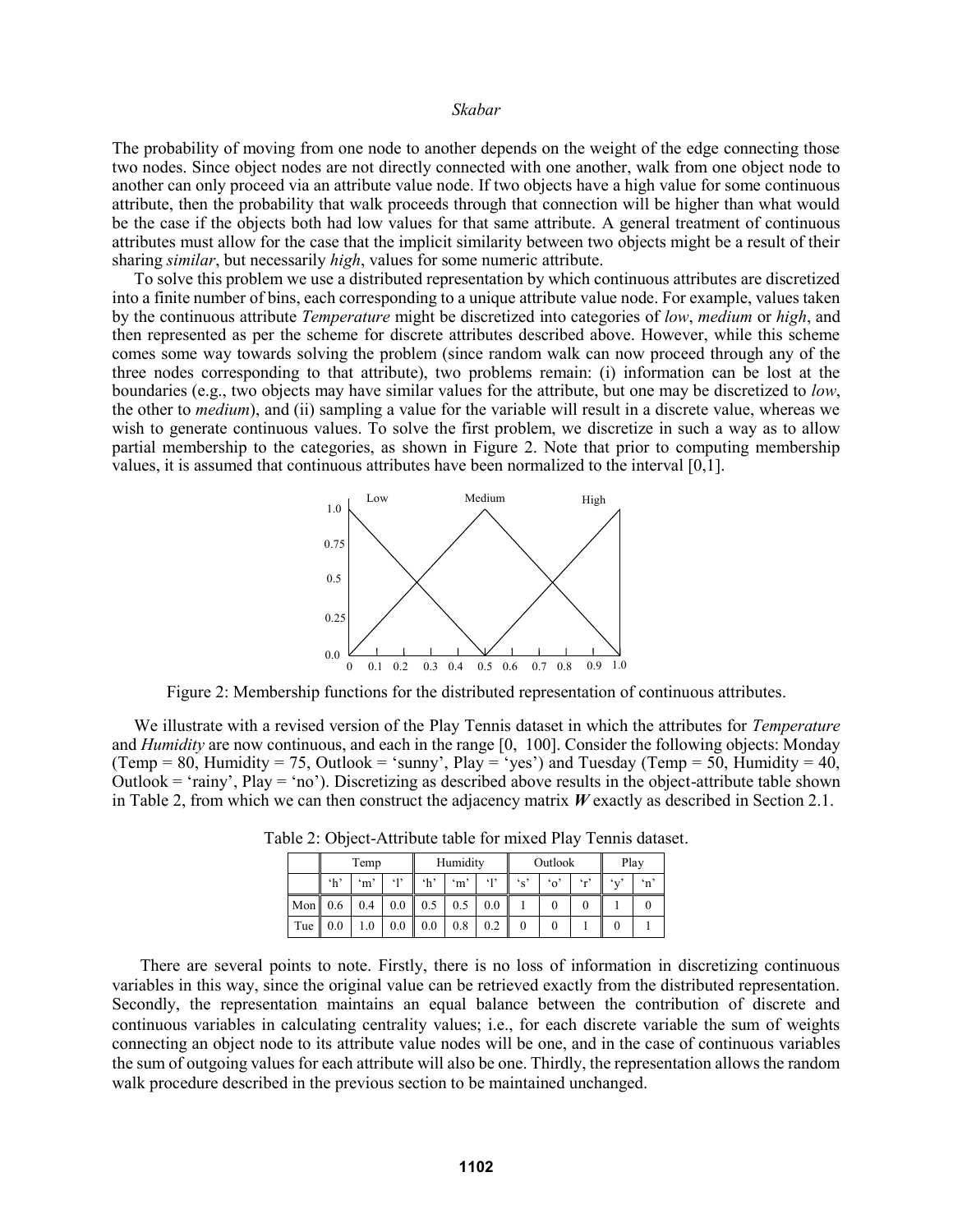## **3.1 Sampling Continuous Variables**

In order to sample a value for the continuous-valued target variable  $x_i$  we again require an estimate of the conditional distribution  $p(x_i | x_{\backslash i})$ . As for discrete variables, the personalization vector  $P$  is again defined as  $\boldsymbol{P} = \boldsymbol{P}_{obj}^{\dagger} \boldsymbol{P}_{att}^{\dagger}$  where  $\boldsymbol{P} = \boldsymbol{P}_{att_1}^{\dagger} \boldsymbol{P}_{att_2}^{\dagger} \hat{\boldsymbol{\Gamma}}_{att_1}^{\dagger}$ , however, if attribute d is continuous, then  $\boldsymbol{P}_{att_d} = (p_d^l, p_d^m, p_d^h)^T$ , where  $p_d^l$ ,  $p_d^m$  and  $p_d^h$  are the membership values for  $x_d$ .

We perform random walk, and let  $(c_i^f, c_i^m, c_i^h)^T$  be the vector of centrality values (normalized to sum to 1) for the three nodes used in the distributed representation of  $x_i$ . We then convert from this distributed representation back to a continuous value as follows, treating the resulting value as the expected value of *xi*:

$$
E(x_i) = (0.0, 0.5, 1.0) \times (c_i^l, c_i^m, c_i^h)^T
$$

We draw a sample for  $x_i$  based on some distribution around this expected value. Since the distribution of the random variable  $x_i$  is limited to an interval of finite length, a suitable distribution is the Beta distribution, which is defined on the interval [0, 1], and whose shape is determined by parameters *p* and *q*.

Sample 
$$
x_i \sim \beta eta(p,q)
$$

The mean of the Beta distribution is  $p/(p+q)$ , and the width is controlled by  $p+q$ . Figure 3 shows Beta distributions with means 0.1, 0.5 and 0.8 for three different widths. Note that the larger the value of  $p + q$ , the narrower is the distribution.

It is convenient to introduce a parameter  $\beta$  to represent the width of the distribution (i.e.,  $\beta = p + q$ ). Note that distribution parameters p and q can be determined since the mean of the distribution  $p/(p+q)$ will equal the expected value  $E(x_i)$ , and the value of  $\beta$  will be specified. The parameter  $\beta$  can be considered analogous to the parameter  $\alpha$  used in the case of discrete attributes.



Figure 3: Beta distributions with means 0.1, 0.5 and 0.8 for different values of  $p+q$ .

## **4 CASE STUDY: THE AUSTRALIAN CREDIT DATASET**

The Australian Credit dataset **(**Quinlan 1987) contains 690 examples, described over 16 attributes (10 discrete and 6 continuous). The discrete variables take between 2 and 14 values, and the continuous attributes are highly skewed. The dataset has traditionally been used as a classification dataset, with 15 of the attributes being used as input, and a binary attribute used as the class variable whose value is to be predicted. In this section we provide results of generating random 16-dimensional vectors for this dataset.

In order for the set of generated vectors to be considered to be from the same distribution as the set of 690 supplied vectors we require that: (i) the marginal distributions of variables in each set be the same, and (ii) that the correlations between variables be the same. While comparison of marginal distributions is relatively straightforward, direct comparison of correlations between 16 variables is difficult due to the number of combinations (120 correlations at just the pairwise level), and this is compounded by the difficulty in measuring correlations between continuous and discrete variables.

As a surrogate to the direct comparison of correlations, we propose the following procedure: (1) construct a training set consisting of all the generated vectors, and a test set consisting of all the supplied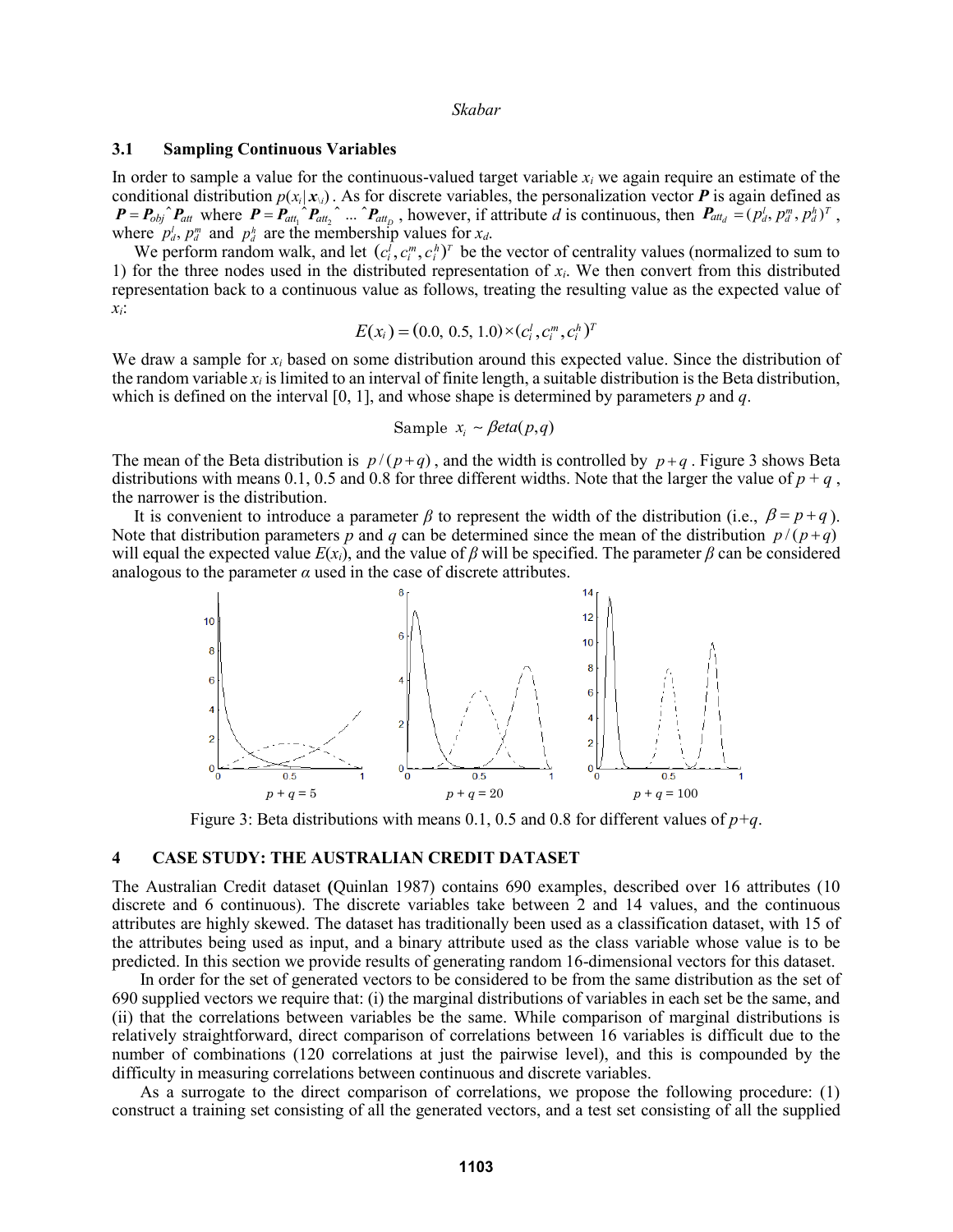vectors; (2) train a classifier using the examples in the training set; (3) test the performance of the classifier on the test set. If the generated vectors (training set) have not successfully captured the dependency structure of the original data, then classifier performance on the supplied vectors (test set) should be poor; by contraposition, successful classification on the supplied vectors will support the hypothesis that the generated examples (training set) reflect the correlation structure of the original data.

Figure 4 shows training and test accuracies, averaged over 100 trials, of a logistic regression classifier trained on 10,000 randomly generated vectors and tested on the 690 supplied examples. (Logistic regression was chosen on the grounds that it is much less likely to overfit in comparison to classifiers such as MLPs, and when used without regularization does not require specification of any hyper-parameters that may influence results). Results are shown for values of *α* ranging from 0 to 20. The value of the parameter *β* was held constant at 10 (discussed later). Also shown is the value of the leave-one-out cross-validation baseline of 84.9%, obtained by applying conventional leave-one-out cross-validation using only the 690 supplied examples. If the generated vectors are from the same distribution as the supplied examples, then we would expect that the test accuracy of a classifier trained on the generated examples and tested on the supplied examples be in the vicinity of this baseline.

It can be seen from Figure 4 that low values of *α* yield poor classification performance on both the training (generated) examples and the test (supplied) examples. This is because the *α* value is too small for the generated vectors to capture the dependencies in the data. (Recall from Section 2.4 that for  $\alpha = 0$ , the conditional probabilities for discrete attributes are equal to the empirical marginal probabilities, and hence do not capture any of the correlations). As the value of *α* is increased, classification performance increases for both the training and test examples, but more rapidly for the test examples. At  $\alpha = 6$ , classification performance on the test examples reaches the baseline, and as  $\alpha$  is further increased, accuracy on the test examples plateaus at approximately 86%, while accuracy on the training examples continues to rise.



Figure 4: Classification accuracy on Australian Credit dataset using Logistic Regression classifier trained on generated examples and tested on supplied examples  $(\beta = 10)$ .

The observation that training accuracy is lower than test accuracy for smaller values of  $\alpha$  can be explained using the simple 1-dimensional example in Figure 5. Each plot shows the same five positive and fives negative examples, described over one continuous input attribute. The curves represent estimates of the distributions of these examples. Also shown is the decision boundary; all examples to the left of the decision boundary would be classified as positive, and those to the right as negative. Consider drawing samples from each of the estimated distributions, and then training a classifier using these samples. If the distributions from which the samples are drawn are very broad (as in the figure on the left), there will be a large amount of overlap between regions of the input space occupied by positive and negative training examples, and hence the accuracy on the training examples will be lower than that on the ten test examples. Conversely, if the estimated distributions are narrow, then there will be little or no overlap between positive and negative training examples, and thus training accuracy will exceed test accuracy. The parameter  $\alpha$  in our model has the same effect: low values of  $\alpha$  result in the generated samples being more broadly distributed around the supplied examples; high *α* values result in more compact estimates.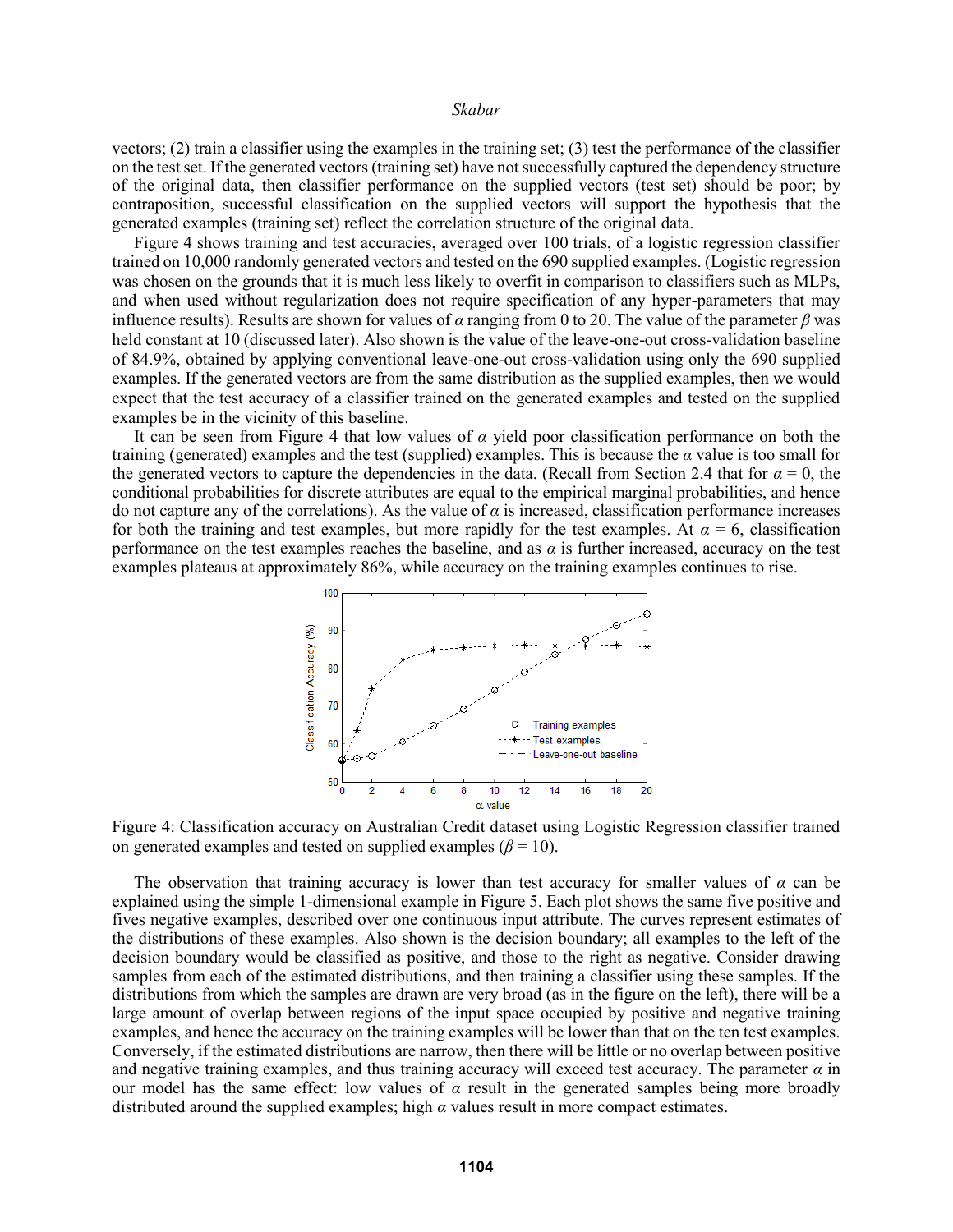

Figure 5: 1D classification example. Dotted line represents decision boundary.

While the classification experiment on the Australian Credit dataset was performed as a surrogate to the direct comparison of correlations, from a machine learning perspective it is quite remarkable that a classifier trained entirely on randomly generated data is able to achieve classification performance superior to that of using leave-one-out cross-validation in the conventional supervised learning setting. Machine learning practitioners familiar with the Australian Credit dataset will know that a classification accuracy of 86% is at the very upper limits of performance achievable on this dataset, yet we have been able to achieve this accuracy through training using only randomly generated examples. This leads us to conclude that the correlations and dependencies in the original vectors have indeed been captured in the generated vectors.

We now compare the marginal distributions between the 690 supplied vectors and a sample of 10,000 generated vectors. Figure 6 shows the marginal distributions for supplied and generated vectors corresponding to  $\alpha = 6$  and  $\beta = 10$ . For all continuous variables (i.e., Variables 2, 3, 8, 11, 14 and 15), the highly skewed nature of the distributions is well-captured by the generated examples. For categorical variables the distributions are also very similar, even for variables such as 6 and 7, which can take a large number of possible values.



Figure 6: Marginal distributions for supplied (left) and generated (right) vectors of Australian Credit dataset.

Finally we consider the effect of the parameter *β*, which controls the width of the Beta distribution from which continuous attributes are sampled as part of the Gibbs sampling procedure. Figure 7 compares the marginal distribution of Variable 2 for the supplied examples with the marginal distribution resulting from different values of *β*. Small values of *β* (corresponding to broad Beta distributions) result in broad marginal distributions; large values of *β* result in narrower distributions. A *β* value of 10 gives the best match.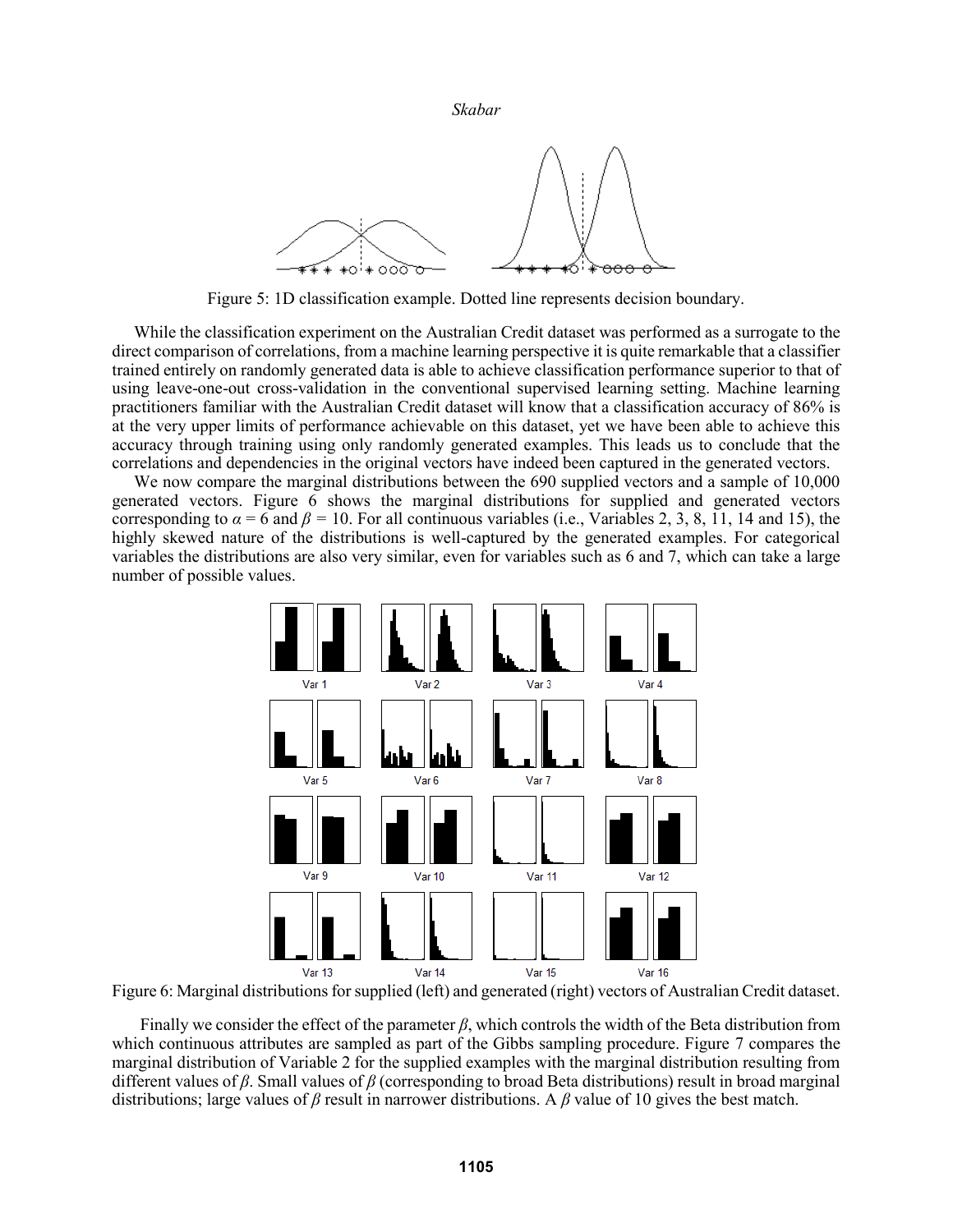



Figure 7: Effect of  $\beta$  on marginal distribution for continuous variable Var 2 ( $\alpha$  = 6).

# **5 CONCLUDING REMARKS**

The paper has presented a new approach for the random generation of correlated vectors based on data contained in a set of supplied vectors. Whereas most methods decompose the problem into two separate steps—a modelling step in which the joint distribution is estimated, and a generation step in which a random vector is generated—the proposed method does not involve any explicit modelling of the joint distribution. Rather, any modelling of the distribution is entirely implicit in, and inseparable from, the combination of the graph-based representation and the random walk that forms the basis of the Gibbs sampling procedure.

The method is controlled by two parameters—one for discrete variables (*α*), and one for continuous variables (*β*). These need to be selected to ensure that the marginal distributions and the correlation structure are correct. Parameter  $\beta$  can be set by comparing the marginals of continuous variables in the generated vectors with those in the supplied examples. To set *α*, we suggest commencing with a small value, and increasing  $\alpha$  while monitoring the marginal distributions and correlations. For low-dimensional datasets it may be possible to monitor pairwise correlations directly; for higher-dimensional datasets it may be more convenient to use a surrogate (e.g., classification performance). Since *α* and *β* jointly affect performance, these cannot be set independently, and some tuning may be required.

Computationally, the method is linear in both the number of vectors generated and the dimensionality of the dataset, with a single random walk required for every attribute value sampled. The convergence time for the random walk will depend on the size of the graph.

The method can also be used to generate vectors from any marginal or conditional distribution. To generate vectors from a marginal distribution, simply generate vectors as described above (i.e., over the full joint distribution), but keep only the variables of interest. To generate vectors from conditional distributions, simply clamp the variables to be conditioned on, sampling only the remaining variables.

There are many potential uses for the method, the most obvious being for generating data for simulation studies. In the context of machine learning, it can be applied to dataset expansion for supervised learning. A special case of this may be in addressing the class imbalance problem, in which case we can generate vectors from the conditional distribution of the underrepresented class. The method might also be used to generate entirely synthetic data, in which case any number of vectors can be randomly generated based on a relatively small number of manually created examples.

# **REFERENCES**

Bishop, C. M. 2006. *Pattern Recognition and Machine Learning*. New York: Springer-Verlag.

- Blum, P., A. Dias, and P. Embrechts. 2002. "The ART of Dependence Modelling: the Latest Advances in Correlation Analysis." In*Alternative Risk Strategies*, edited by M. Lane, 339–356.London: Risk Waters Group.
- Brewer, M. J., C. G. G. Aitken, and M. Talbot. 1996. "A Comparison of Hybrid Strategies for Gibbs Sampling in Mixed Graphical Models." In *Computational Statistics & Data Analysis* 21(3):343–365.
- Brewer, M. J. 2000. "A Bayesian Model for Local Smoothing in Kernel Density Estimation." In *Statistics and Computing* 10(4):299–309.
- Brin, S., and L. Page, 1998. "The Anatomy of a Large-Scale Hypertextual Web Search Engine." In *Computer Networks and ISDN Systems* 30:107–117.
- Cario, M. C., and B. L. Nelson. 1997. "Modeling and Generating Random Vectors with Arbitrary Marginal Distributions and Correlation Matrix." Technical Report, Department of Industrial Engineering and Management Science, Northwestern University, Evanston, IL.